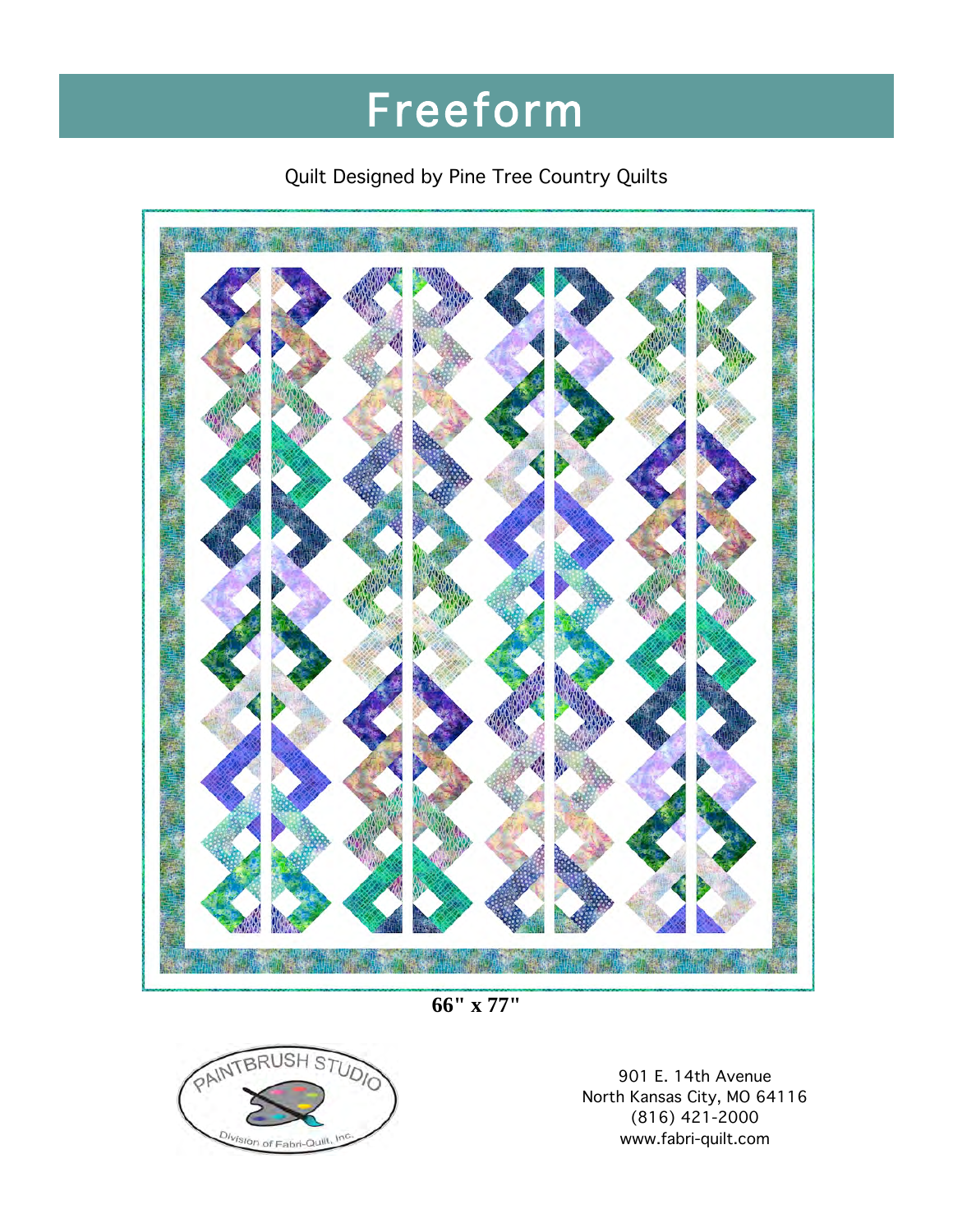Quilt designed by Sandy Boobar and Sue Harvey of Pine Tree Country Quilts www.pinetreecountryquilts.com

**Finished Quilt Size: 66" x 77"**

## Yardages and Cutting

*Note: WOF means width of fabric from selvage to selvage for yardage and selvage to cut edge for fat quarters. Mark all fat quarter pieces with the fabric letter. The letters are used to identify the pieces throughout the instructions.*

#### **Freeform Fat Quarter Pack, 120FQFF**

*Assign a letter to each fabric in the fat quarter pack, A–R. Refer to the exploded quilt diagram for placement of each fabric in the finished quilt.*

#### **Fabric A fat quarter:**

- 1 strip 7 1/4" x WOF; cut into (2) 7 1/4" squares, then cut twice diagonally to make 8 triangles.
- 1 strip 4  $1/4$ " x WOF; cut into (3) 4  $1/4$ " squares, then cut twice diagonally to make 12 triangles.
- 1 strip 3 7/8" x WOF; cut into (5) 3 7/8" squares, then cut in half diagonally to make 10 triangles.

#### **Fabrics B–H fat quarters, from each cut:**

- 1 strip 7 1/4" x WOF; cut into (2) 7 1/4" squares, then cut twice diagonally to make 8 triangles.
- 1 strip 4  $1/4$ " x WOF; cut into (3) 4  $1/4$ " squares and  $(1)$  3 7/8" square. Cut the 4 1/4" squares twice diagonally to make 12 triangles.
- $\cdot$  1 strip 3 7/8" x WOF; cut into (5) 3 7/8" squares, then cut these squares and the 3 7/8" square from the previous step in half diagonally to make 12 triangles.

#### **Fabric I fat quarter:**

- 1 strip 7  $1/4$ " x WOF; cut into (1) 7  $1/4$ " square and (2) 4 1/4" squares, then cut twice diagonally to make (4)  $7 \frac{1}{4}$ " triangles and (8)  $4 \frac{1}{4}$ " triangles.
- $\cdot$  1 strip 3 7/8" x WOF; cut into (5) 3 7/8" squares, then cut in half diagonally to make 10 triangles.

#### **Fabrics J–Q fat quarters, from each cut:**

- 1 strip 7  $1/4$ " x WOF; cut into (1) 7  $1/4$ " square and (2) 4 1/4" squares, then cut twice diagonally to make (4)  $7 \frac{1}{4}$ " triangles and (8)  $4 \frac{1}{4}$ " triangles.
- $\cdot$  1 strip 3 7/8" x WOF; cut into (4) 3 7/8" squares, then cut in half diagonally to make 8 triangles.

#### **Fabric R fat quarter:**

- 1 strip 7 1/4" x WOF; cut into (1) 7 1/4" square and (3) 4 1/4" squares, then cut twice diagonally to make (4)  $7 \frac{1}{4}$  triangles and (12)  $4 \frac{1}{4}$  triangles.
- $a$  1 strip 3 7/8" x WOF; cut into (4) 3 7/8" squares, then cut in half diagonally to make 8 triangles.

#### **3/4 yard border print, 120-13112 shown in quilt**

• 7 strips 3" x WOF for border.

#### **3/4 yard binding print, 120-13122 shown in quilt**

• 8 strips 2 1/4" x WOF for binding.

#### **3 yards white solid, Painter's Palette 121-000**

- 9 strips 3 7/8" x WOF; cut into (88) 3 7/8" squares, then cut in half diagonally to make 176 triangles.
- 6 strips 2 5/8" x WOF; cut into (88) 2 5/8 squares.
- 12 strips 1 1/2" x WOF for vertical sashing.
- 13 strips 2" x WOF for borders.

#### **4 7/8 yards backing fabric of choice**

 **•** 2 pieces 85" x WOF for backing.

#### **Batting**

• 1 piece 74" x 85"

## Piecing the Blocks

*Note: Use a 1/4" seam allowance for all stitching. Press all seams as directed.*

1. To piece 1 each left and right A blocks, select (2) 7 1/4" A triangles, (2) 4 1/4" A triangles, (2) 3 7/8" A triangles, (2) 3 7/8" B triangles, (2) 4 1/4" R triangles, (4) 3 7/8" white triangles and (2) 2 5/8" white squares.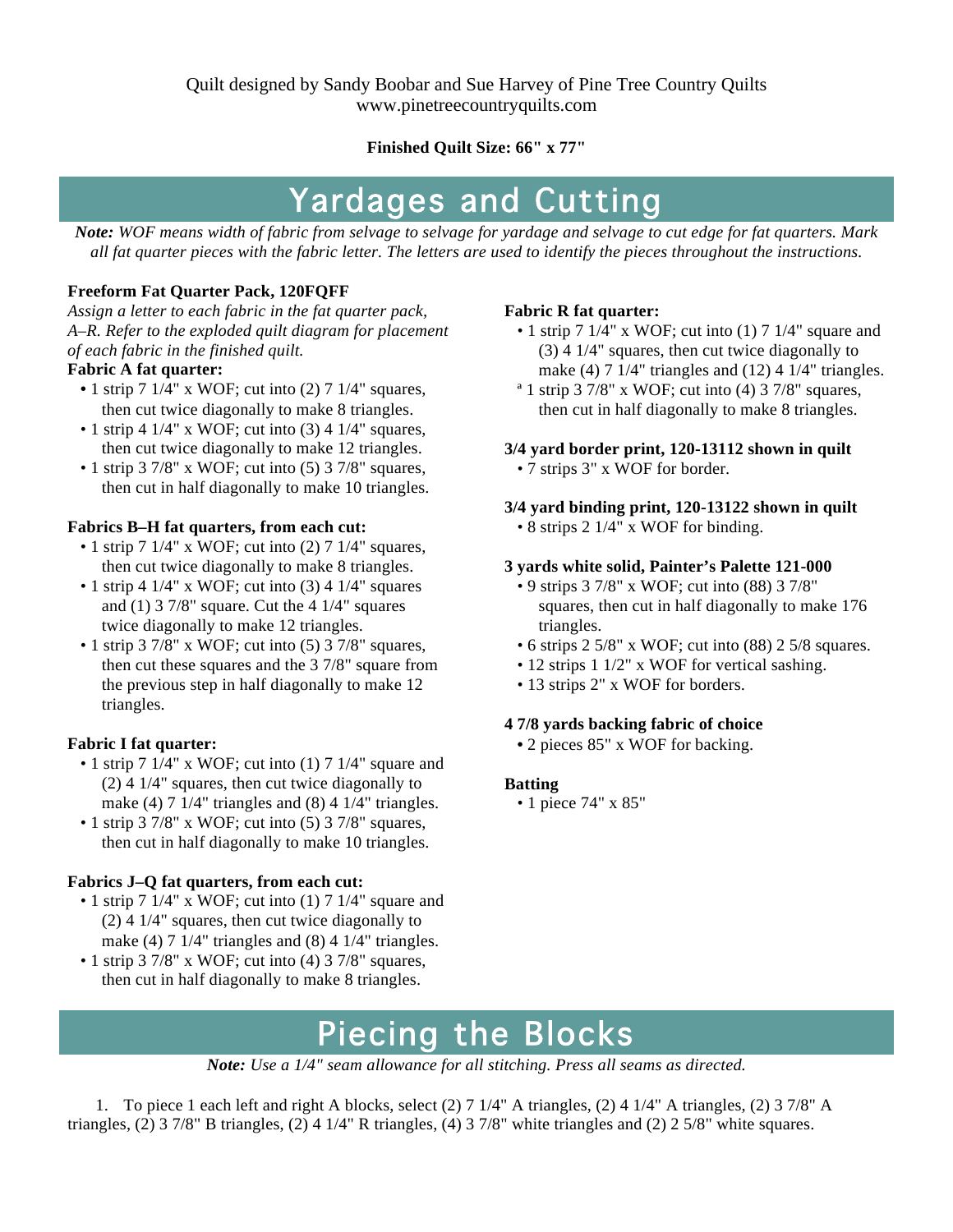2. Sew a white triangle to each angled edge of the 7 1/4" A triangles to make (2) 3 1/2" x 6 1/2" flying geese units. Press seams toward the white triangles.



**Flying Geese Unit — Make 2**

3. Stitch a 4 1/4" A triangle to 1 edge of each white square and a 4 1/4" R triangle to the opposite edge of the square. Press seams toward the triangles. Add a 3 7/8" A triangle to 1 long edge of each pieced unit and a 3 7/8" B triangle to the opposite edge to complete (1) 3 1/2" x 6 1/2" diagonal unit and (1) 3 1/2" x 6 1/2" reversed diagonal unit. Press seams toward the triangles.





**Diagonal Unit Reversed Diagonal Unit** 

4. Sew a flying geese unit to the A edge of the diagonal unit and the reversed diagonal unit to complete a 6 1/2" x 6 1/2" left A block and a 6 1/2" x 6 1/2" right A block. Press seams toward the flying geese units.



5. Repeat steps 1–4 to make 3 left A blocks and 3 right A blocks.

6. To piece 1 each left and right B blocks, select (2) 7 1/4" B triangles, (2) 4 1/4" B triangles, (2) 3 7/8" B triangles, (2) 4 1/4" A triangles, (2) 3 7/8" C triangles, (4) 3 7/8" white triangles and (2) 2 5/8" white squares. Refer to steps 2–4 to make the blocks, pressing the final seams toward the diagonal and reversed diagonal units. Repeat to make 3 each left and right B blocks total.

7. To piece 1 each left and right C blocks, select (2) 7 1/4" C triangles, (2) 4 1/4" C triangles, (2) 3 7/8" C triangles, (2) 4 1/4" B triangles, (2) 3 7/8" D triangles, (4) 3 7/8" white triangles and (2) 2 5/8" white squares. Refer to steps 2–4 to make the blocks, pressing the final seams toward the flying geese units. Repeat to make 3 each left and right C blocks total.

8. To piece 1 each left and right D blocks, select (2) 7 1/4" D triangles, (2) 4 1/4" D triangles, (2) 3 7/8" D triangles, (2) 4 1/4" C triangles, (2) 3 7/8" E triangles, (4) 3 7/8" white triangles and (2) 2 5/8" white squares. Refer to steps 2–4 to make the blocks, pressing the final seams toward the diagonal and reversed diagonal units. Repeat to make 3 each left and right D blocks total.

9. Referring to the diagrams on the next page, continue to make E–R blocks in the same manner referring to the diagrams for the number of each to make. Press the final seams of alternating blocks toward the flying geese units or the diagonal and reversed diagonal units. Not all triangles are used—set aside remaining triangles for another project.





 **Make 3 of each Make 3 of each Make 3 of each**

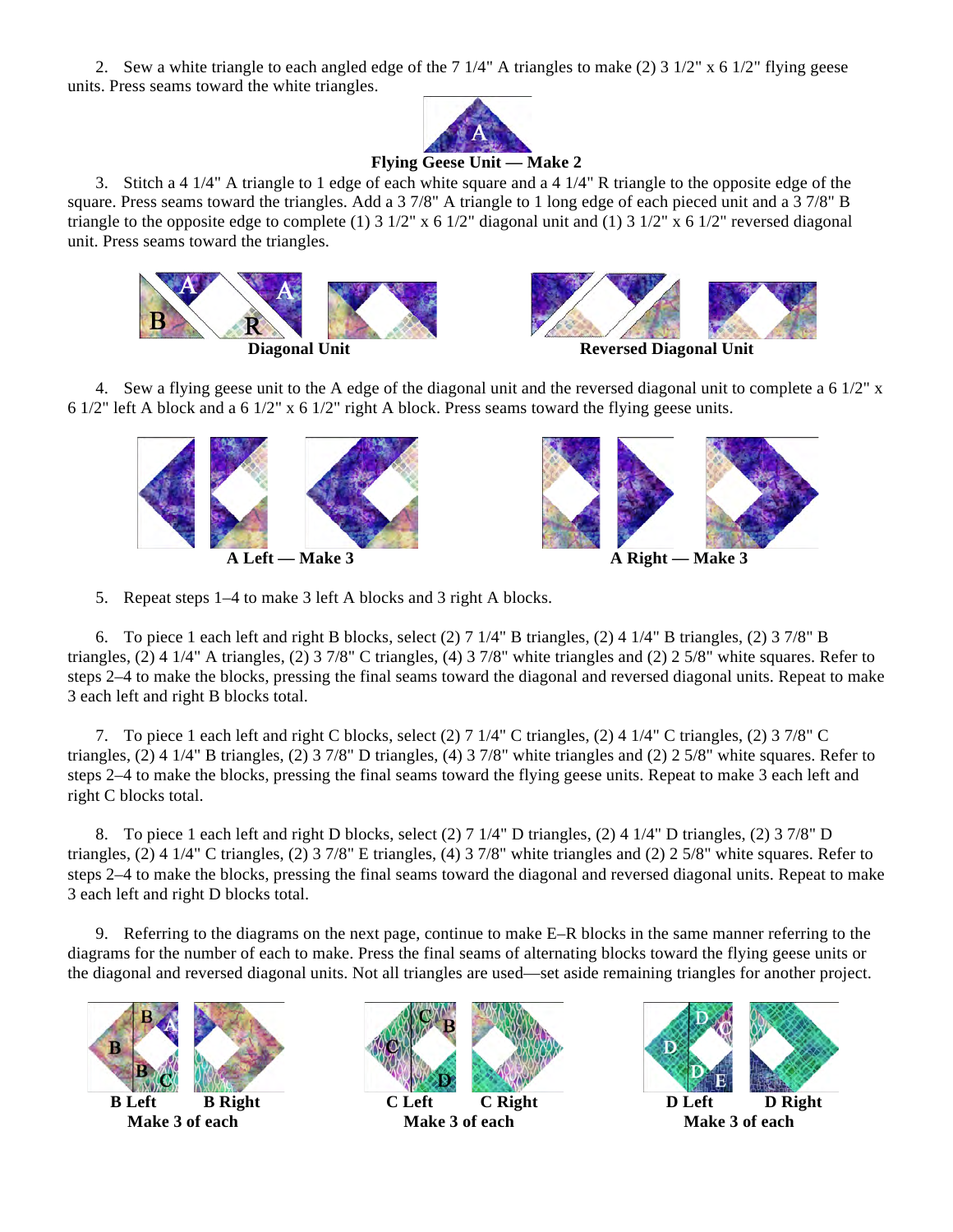

### Completing the Quilt

*Refer to the Exploded Quilt Diagram throughout the following steps.*

1. Join 1 each left A–K blocks to make left row 1, placing the blocks in alphabetical order down the length of the row. Press seams in 1 direction to complete the 6 1/2" x 66 1/2" row. Repeat with right A–K blocks to make right row 1.

2. Join 1 each L–R blocks and A–D blocks to make left row 2. Press seams in 1 direction to complete the 6 1/2" x 66 1/2" row. Repeat with right blocks to make right row 2.

3. Join 1 each E–O blocks to make left row 3. Press seams in 1 direction to complete the 6 1/2" x 66 1/2" row. Repeat with right blocks to make right row 3.

4. Join 1 each P–R blocks and A–H blocks to make left row 4. Press seams in 1 direction to complete the 6 1/2" x 66 1/2" row. Repeat with right blocks to make right row 4.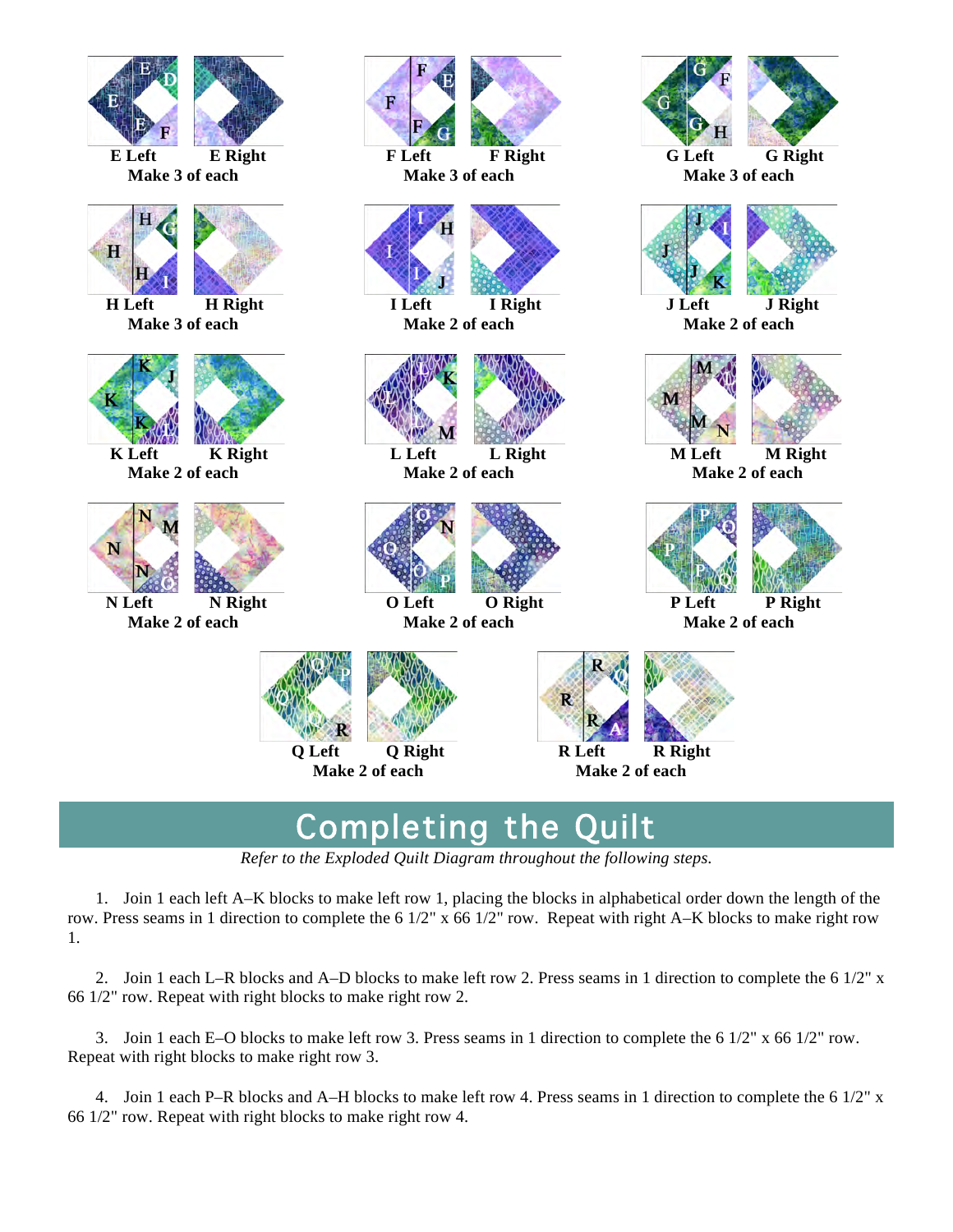5. Sew the 1 1/2" x WOF white strips short ends together to make a long strip. Press seams to 1 side. Cut into (7) 1 1/2" x 66 1/2" vertical sashing strips.

6. Join the left and right block rows with the vertical sashing strips to complete the 55 1/2" x 66 1/2" quilt center. Press seams toward the vertical sashing strips.

7. Sew the 2" x WOF white strips short ends together to make a long strip. Press seams in 1 direction. Cut into (4) 66 1/2" strips, (2) 58 1/2" strips and (2) 74 1/2"



strips. Sew a 66 1/2" strip to the long sides of the quilt center and the 58 1/2" strips to the top and bottom. Press seams toward the strips. Set aside remaining strips for the outer border.

8. Stitch the 3" x WOF print border strips short ends together to make a long strip. Press seams in 1 direction. Cut into (2) 69 1/2" strips and (2) 63 1/2" strips. Sew the 69 1/2" strips to the long sides of the quilt center and the 63 1/2" strips to the top and bottom. Press seams toward the strips.

9. Sew the 74 1/2" white strips from step 7 to the long sides and the 66 1/2" strips to the top and bottom to complete the quilt top. Press seams toward the strips.

10. Remove the selvage edges from the backing pieces. Join the pieces on the long edges with a 1/2" seam allowance. Press seam open. Trim to make a 74" x 85" backing piece.

11. Layer, quilt, and bind using your favorite methods and the 2 1/4" print binding strips to complete the quilt.